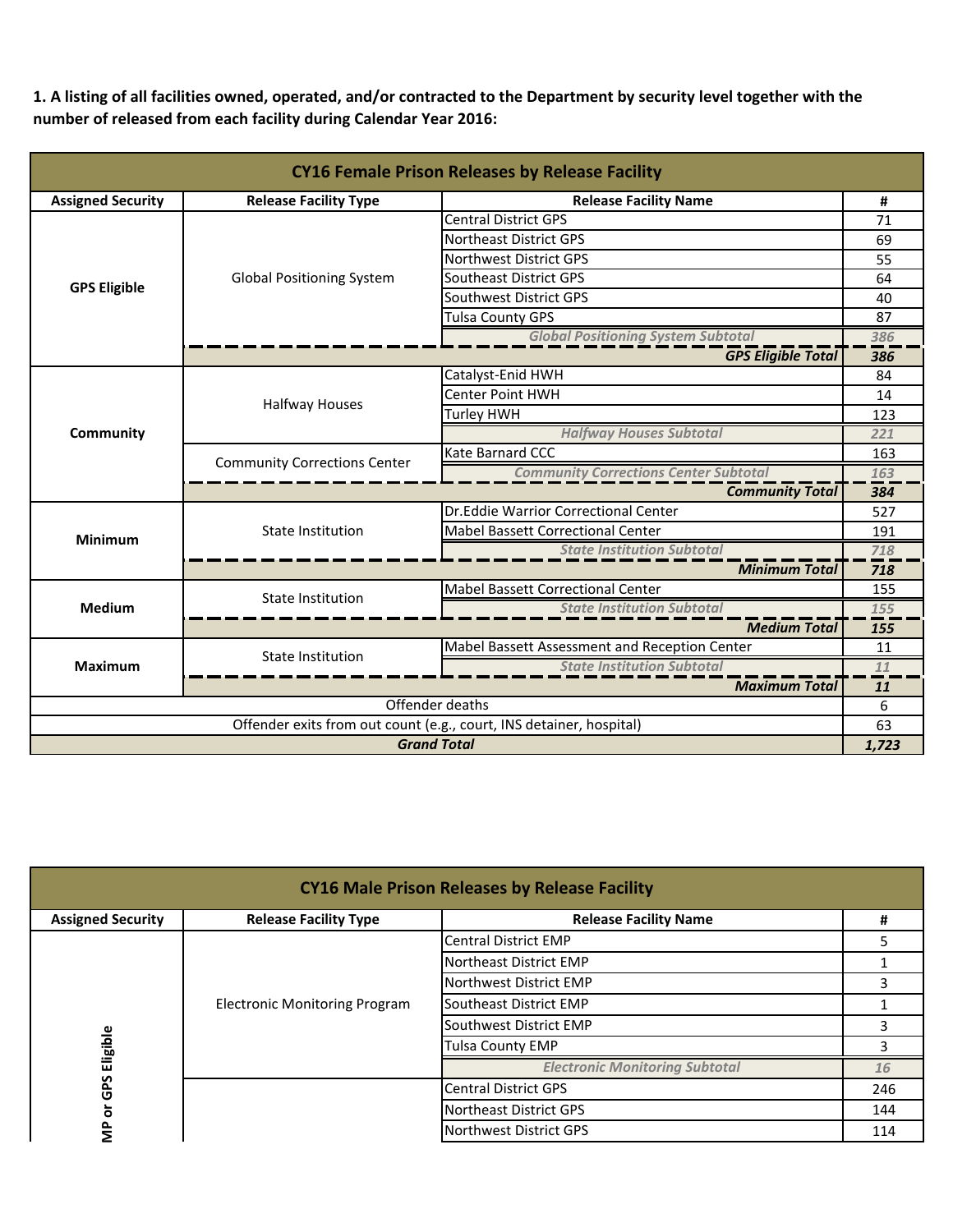| 画         | <b>Global Positioning System</b>    | Southeast District GPS                                | 132          |
|-----------|-------------------------------------|-------------------------------------------------------|--------------|
|           |                                     | Southwest District GPS                                | 134          |
|           |                                     | <b>Tulsa County GPS</b>                               |              |
|           |                                     | <b>Global Positioning System Subtotal</b>             | 142<br>912   |
|           |                                     | <b>EMP or GPS Eligible Total</b>                      | 928          |
|           |                                     | Avalon HWH                                            | 394          |
|           |                                     | <b>Bridgeway HWH</b>                                  | 177          |
|           |                                     | Carver HWH                                            | 402          |
|           |                                     | Catalyst-Cameo HWH                                    | 43           |
|           | <b>Halfway Houses</b>               | <b>Center Point HWH</b>                               | 148          |
|           |                                     | Center Point Osage HWH                                | 73           |
|           |                                     |                                                       | 122          |
|           |                                     | Drug Recover, INC-Ivan HWH<br>Oklahoma HWH            |              |
|           |                                     |                                                       | 74           |
|           |                                     | <b>Halfway Houses Subtotal</b><br>Altus CWC           | 1,433        |
|           |                                     |                                                       | 25           |
|           |                                     | Ardmore CWC                                           | 21           |
|           |                                     | <b>Beaver CWC</b>                                     | 5            |
|           |                                     | Carter County CWC                                     | 22           |
|           |                                     | Davis CWC                                             | 20           |
| Community |                                     | Elk City CWC                                          | 6            |
|           |                                     | Frederick CWC                                         | 16           |
|           | <b>Community Work Center</b>        | <b>Hobart CWC</b>                                     | 6            |
|           |                                     | <b>Hollis CWC</b>                                     | 6            |
|           |                                     | Idabel CWC                                            | 12           |
|           |                                     | Madill CWC                                            | 20           |
|           |                                     | Mangum CWC                                            | 10           |
|           |                                     | Sayre CWC                                             | 7            |
|           |                                     | <b>Walters CWC</b>                                    | 18           |
|           |                                     | Waurika CWC                                           | 12           |
|           |                                     | <b>Community Work Center Subtotal</b>                 | 206          |
|           |                                     | Clara Waters CCC                                      | 223          |
|           |                                     | Enid CCC                                              | 35           |
|           |                                     | Lawton CCC                                            | 177          |
|           | <b>Community Corrections Center</b> | Oklahoma CCC                                          | 312          |
|           |                                     | Union City CCC                                        | 289          |
|           |                                     | <b>Community Corrections Center Subtotal</b>          | 1,036        |
|           |                                     | <b>Community Total</b>                                | 2,675        |
|           |                                     | CY16 Male Prison Releases by Release Facility, Cont'd |              |
|           |                                     | Choctaw County Jail                                   | 18           |
|           |                                     | Craig County Jail                                     | 3            |
|           |                                     | Greer County Jail                                     | $\mathbf{1}$ |
|           |                                     | Jefferson County Jail                                 | 21           |
|           | County Jail                         | LeFlore County Jail                                   | 12           |
|           |                                     | Nowata County Jail                                    | 15           |
|           |                                     | Okmulgee County Jail                                  | 4            |
|           |                                     | <b>County Jail Program Subtotal</b>                   | 74           |
|           |                                     | Charles E. Bill Johnson Correctional Center           | 758          |
|           |                                     | <b>Howard McLeod Correctional Center</b>              | 242          |
| mum       |                                     | Jackie Brannon Correctional Center                    | 275          |
|           |                                     | James Crabtree Correctional Center                    | 69           |
|           |                                     |                                                       |              |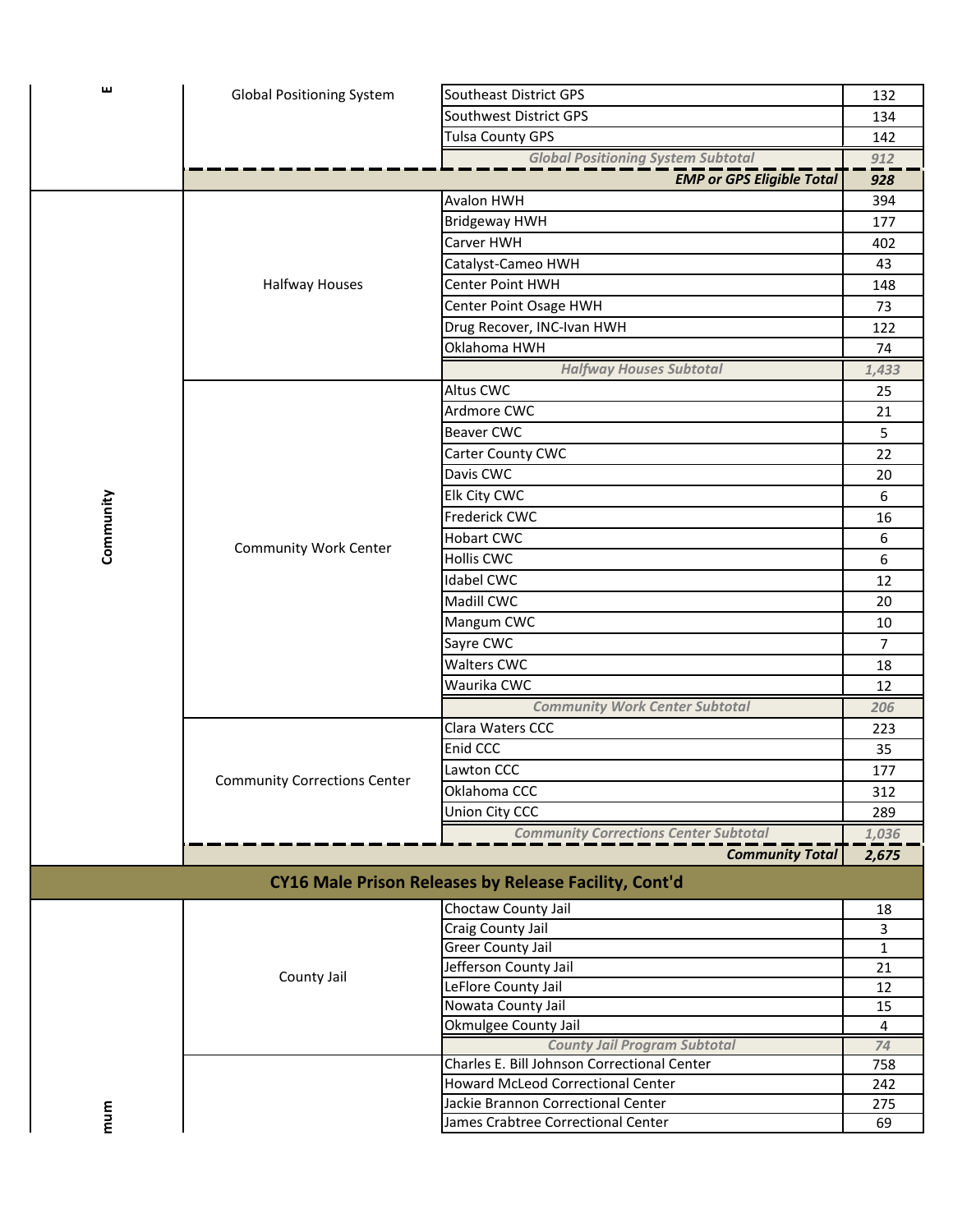| Mini                                                                |                       | Jess Dunn Correctional Center                                | 402             |
|---------------------------------------------------------------------|-----------------------|--------------------------------------------------------------|-----------------|
|                                                                     |                       | Jim E Hamilton Correctional Center                           | 262             |
|                                                                     | State Institution     | John Lilley Correctional Center                              | 277             |
|                                                                     |                       | Lexington Correctional Center                                | 72              |
|                                                                     |                       | <b>Mack Alford Correctional Center</b>                       | 58              |
|                                                                     |                       | Northeast Oklahoma Correctional Center                       | 166             |
|                                                                     |                       | Oklahoma State Reformatory                                   | 49              |
|                                                                     |                       | R.B. Dick Conner Correctional Center                         | 74              |
|                                                                     |                       | William S. Key Correctional Center                           | 406             |
|                                                                     |                       | Oklahoma State Reformatory                                   | 173             |
|                                                                     |                       | <b>State Institution Subtotal</b>                            | 3,283           |
|                                                                     |                       | <b>Minimum Total</b>                                         | 3,357           |
|                                                                     |                       | Comanche County Jail                                         | 7               |
|                                                                     |                       | <b>Greer County Jail</b>                                     | $\overline{2}$  |
|                                                                     | County Jail           | Oklahoma County Jail                                         | 9               |
|                                                                     |                       | Tillman County Jail                                          | 14              |
|                                                                     |                       | <b>County Jail Program Subtotal</b>                          | 32              |
|                                                                     | Private Prison        | <b>Cimarron Correctional Facility</b>                        | 255             |
|                                                                     |                       | <b>Davis Correctional Facility</b>                           | 236             |
|                                                                     |                       | Lawton Correctional Facility                                 | 442             |
|                                                                     |                       | <b>Private Prison Subtotal</b>                               | 933             |
| Medium                                                              | State Institution     | James Crabtree Correctional Center                           | 99              |
|                                                                     |                       | Joseph Harp Correctional Center                              | 254             |
|                                                                     |                       | Lexington Correctional Center                                | 117             |
|                                                                     |                       | <b>Mack Alford Correctional Center</b>                       | 163             |
|                                                                     |                       | North Fork Correctional Center                               | 63              |
|                                                                     |                       | Oklahoma State Reformatory                                   | $\overline{33}$ |
|                                                                     |                       | R.B. Dick Conner Correctional Center                         | 170             |
|                                                                     |                       | <b>State Institution Subtotal</b>                            | 899             |
|                                                                     |                       | <b>Medium Total</b><br><b>Cimarron Correctional Facility</b> | 1,864<br>62     |
|                                                                     | <b>Private Prison</b> | Davis Correctional Facility                                  | 57              |
| Maximum                                                             |                       | <b>Private Prison Subtotal</b>                               | 119             |
|                                                                     |                       | Lex Assessment & Reception Center                            | 60              |
|                                                                     | State Institution     | Oklahoma State Penitentiary                                  | 81              |
|                                                                     |                       | <b>State Institution Subtotal</b>                            | 141             |
|                                                                     | <b>Maximum Total</b>  |                                                              |                 |
| Offender deaths                                                     |                       |                                                              | 260<br>90       |
| Offender exits from out count (e.g., court, INS detainer, hospital) |                       |                                                              | 243             |
|                                                                     |                       | <b>Grand Total</b>                                           | 9,417           |
|                                                                     |                       |                                                              |                 |

## **2. Total number of inmates released from physical custody during Calendar Year 2016:**

| <b>CY16 Releases from Physical Custody</b> |                              |        |
|--------------------------------------------|------------------------------|--------|
|                                            | Males                        | 9,327  |
| <b>Prison Releases</b>                     | <b>Females</b>               | 1.71   |
|                                            | <b>Prison Releases Total</b> | 11.044 |
|                                            | Males                        | 90     |
| <b>Deaths</b>                              | <b>Females</b>               |        |
|                                            | <b>Deaths Total</b>          | 96     |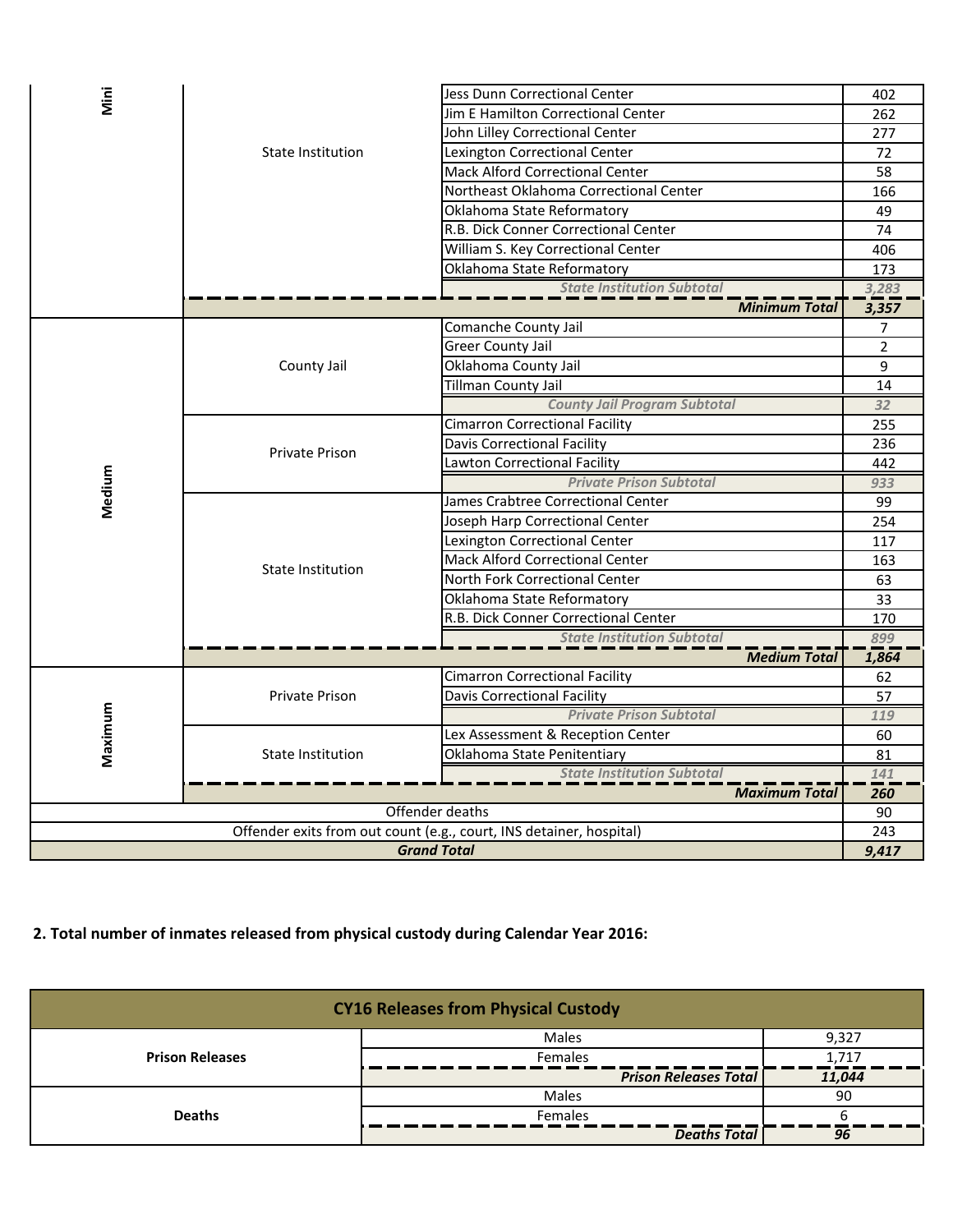**3. Total number of inmates employed by private employers prior to the inmate's release from physical custody:**

| <b>CY16 Offender Employed Prior to Release</b> |       |
|------------------------------------------------|-------|
| <b>Work Release</b>                            | 2,785 |
| <b>Institutional Private Employers</b>         | 175   |

## **4. A total of the number of inmates exiting the Department's system who have spent less than one hundred eighty (180) calendar days in a halfway house:**

*Note: Days at a halfway house is calculated by the total number of days, whether consecutive or non-consecutive, spent in a halfway house bed during the prison term resulting in a CY16 prison release.*

| Days Spent at a Halfway House by Gender |                     |                  |               |                |                 |
|-----------------------------------------|---------------------|------------------|---------------|----------------|-----------------|
| Gender                                  | <b>Statistic</b>    | <b>Zero Days</b> | 1 to 179 Days | $> = 180$ Days | <b>Any Days</b> |
| <b>Male</b>                             | Number of Offenders | 7,039            | 1,363         | 1,015          | 2,378           |
|                                         | Average Days        | ----             | 90.3          | 309.5          | 183.9           |
| Female                                  | Number of Offenders | 1.021            | 403           | 299            | 102             |
|                                         | Average Days        | $- - - -$        | 79.6          | 334.2          | 188.0           |
| <b>Overall</b>                          | Number of Offenders | 8.060            | 1.766         | 1.314          | 2.480           |
|                                         | Average Days        | ----             | 87.9          | 315.1          | 184.8           |

| Zero Days at a Halfway House by Release Security Level |                                |       |  |
|--------------------------------------------------------|--------------------------------|-------|--|
| Gender                                                 | <b>Assigned Security</b>       | #     |  |
|                                                        | Maximum                        | 252   |  |
|                                                        | Medium                         | 1,739 |  |
|                                                        | Minimum                        | 3,112 |  |
| Male                                                   | Community                      | 1,054 |  |
|                                                        | <b>EMP or GPS</b>              | 646   |  |
|                                                        | Deaths                         | 89    |  |
|                                                        | Offender exits from out count* | 147   |  |
|                                                        | <b>Male Total</b>              | 7,039 |  |
|                                                        | Maximum                        | 11    |  |
|                                                        | Medium                         | 119   |  |
|                                                        | Minimum                        | 634   |  |
| Female                                                 | Community                      | 142   |  |
|                                                        | <b>EMP or GPS</b>              | 49    |  |
|                                                        | Deaths                         | 6     |  |